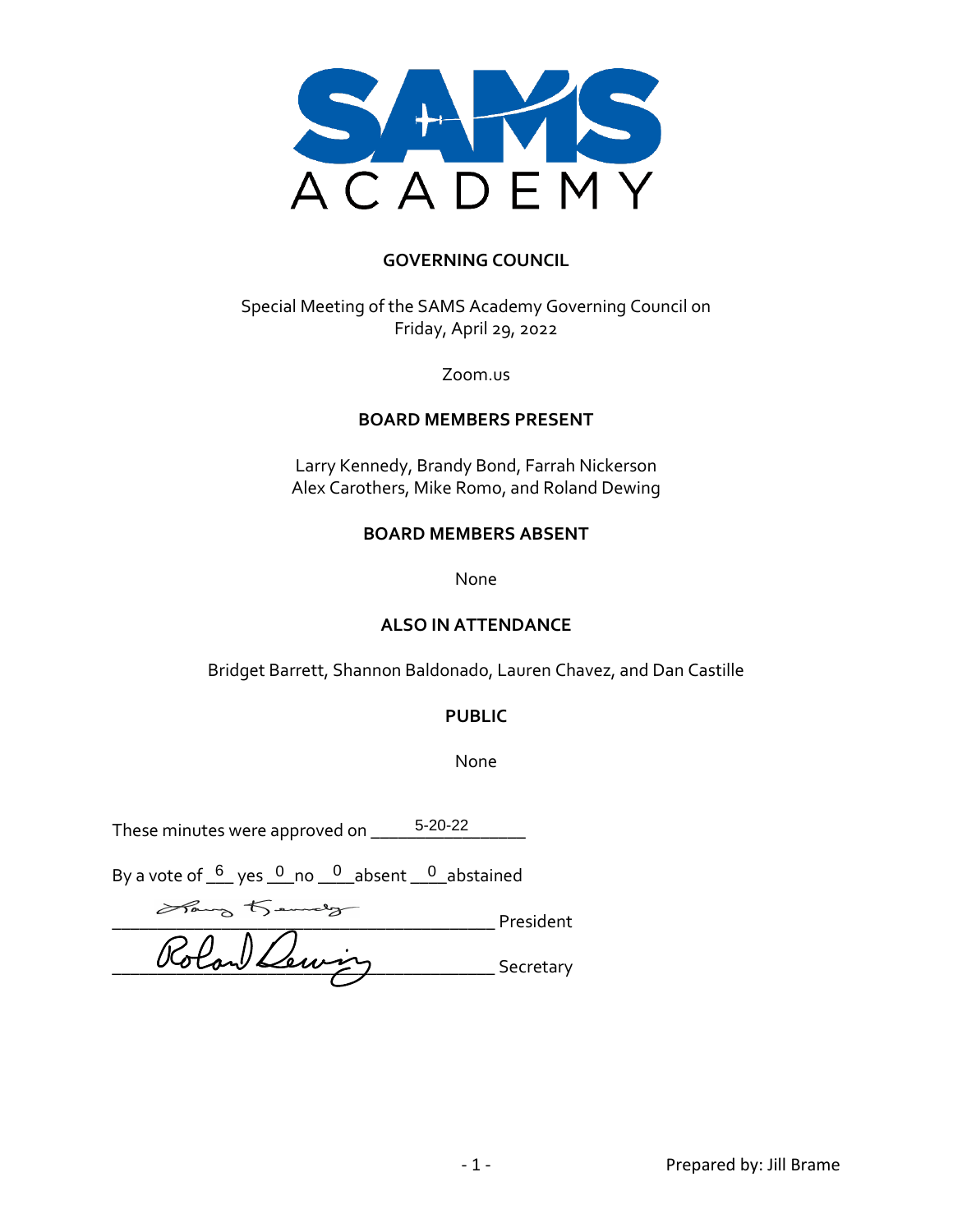# **I. Call to Order**

Larry Kennedy called to order the Special Meeting of the Governing Council for the Southwest Aeronautics, Mathematics, and Science Academy on April 29, 2022 at 10:30 AM on zoom.us.

## **A. Roll Call**

Larry Kennedy asked Jill Brame to call roll. Jill Brame called Roland Dewing, Mike Romo, Brandy Bond, Alex Carothers, Farrah Nickerson, and Larry Kennedy.

## **B. Adoption of the Agenda\***

Larry Kennedy asked for a motion to approve the agenda. Farrah Nickerson made a motion to approve the agenda. Mike Romo seconded the motion. Larry Kennedy called for a roll call vote to approve the agenda. Jill Brame called Roland Dewing, Mike Romo, Farrah Nickerson, Brandy Bond, Alex Carothers, and Larry Kennedy; all voted yes. The motion carried unanimously.

# **II. Closed Session**

- **A. Limited personnel matters, employee complaints and employee grievance appeal, pursuant to NMSA 1978, Section 10-15-1(H)(2).**
- **B. Meeting subject to attorney-client privilege to discuss potential litigation to be initiated by School related to damage to property, pursuant to NMSA 1978, 10-15-1(H)(7).**

Larry Kennedy made a motion to move to closed session for limited personnel matters, employee complaints and employee grievance appeal, pursuant to NMSA 1978, Section 10-15-1(H)(2) and meeting subject to attorney-client privilege to discuss potential litigation to be initiated by School related to damage to property, pursuant to NMSA 19178, 10-15-1(H)(7). Mike Romo seconded the motion. Larry Kennedy called for a roll call vote to move to closed session. Jill Brame called Roland Dewing, Mike Romo, Farrah Nickerson, Brandy Bond, Alex Carothers, and Larry Kennedy; all voted yes. The motion carried unanimously.

Larry Kennedy invited Dan Castille, Lauren Chavez, and Bridget Barrett into closed session. He said Shannon Baldonado would be invited in later.

Closed session began at 10:03AM.

Dan Castille, Bridget Barrett, and Lauren Chavez left at 10:49AM.

Shannon Baldonado then entered and left closed session at 10:54AM.